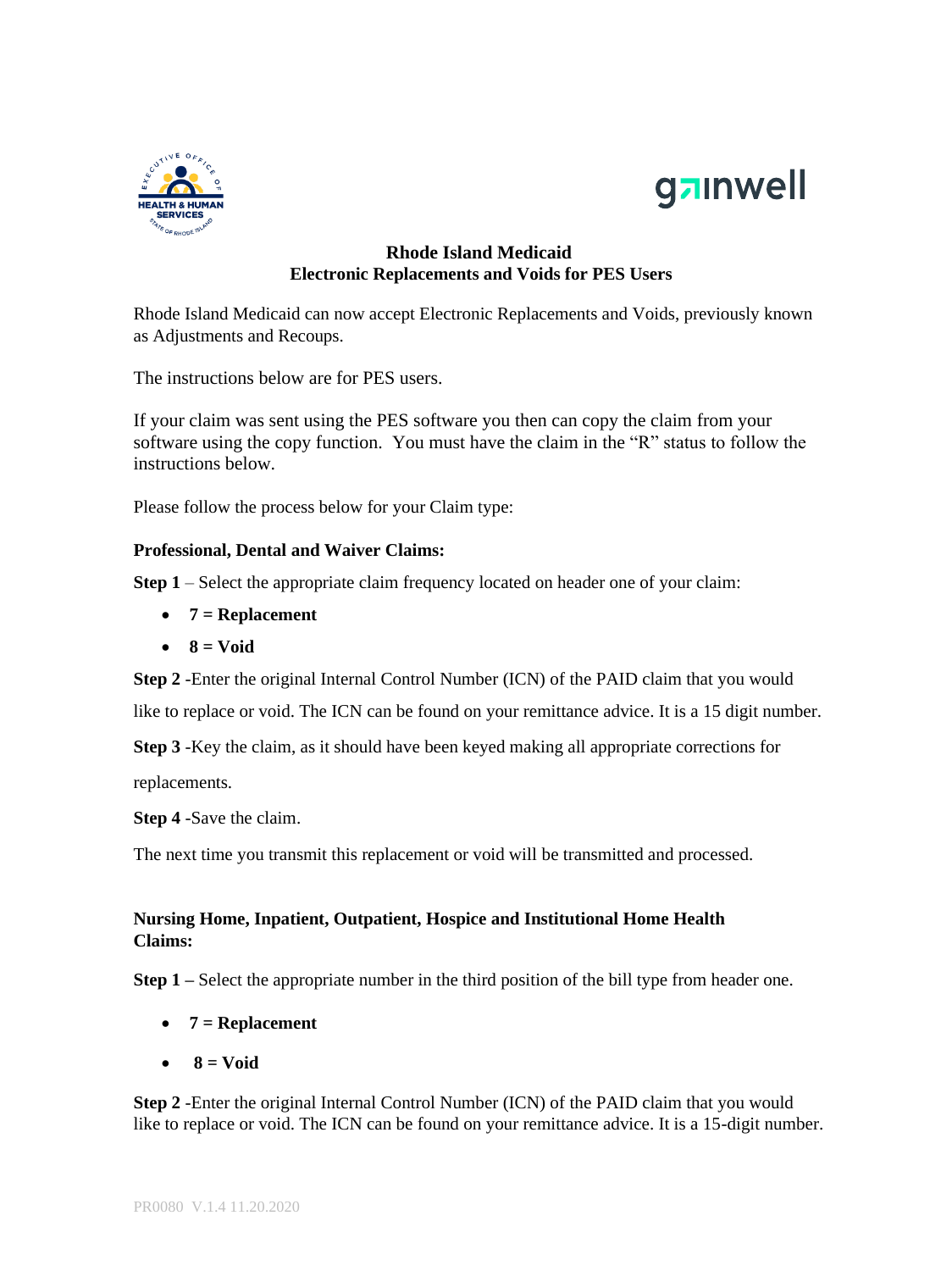**Step 3** -Key the claim, as it should have been keyed making all appropriate corrections for replacements.

# **Step 4** -Save the claim

The next time you transmit this replacement or void will be transmitted and processed.